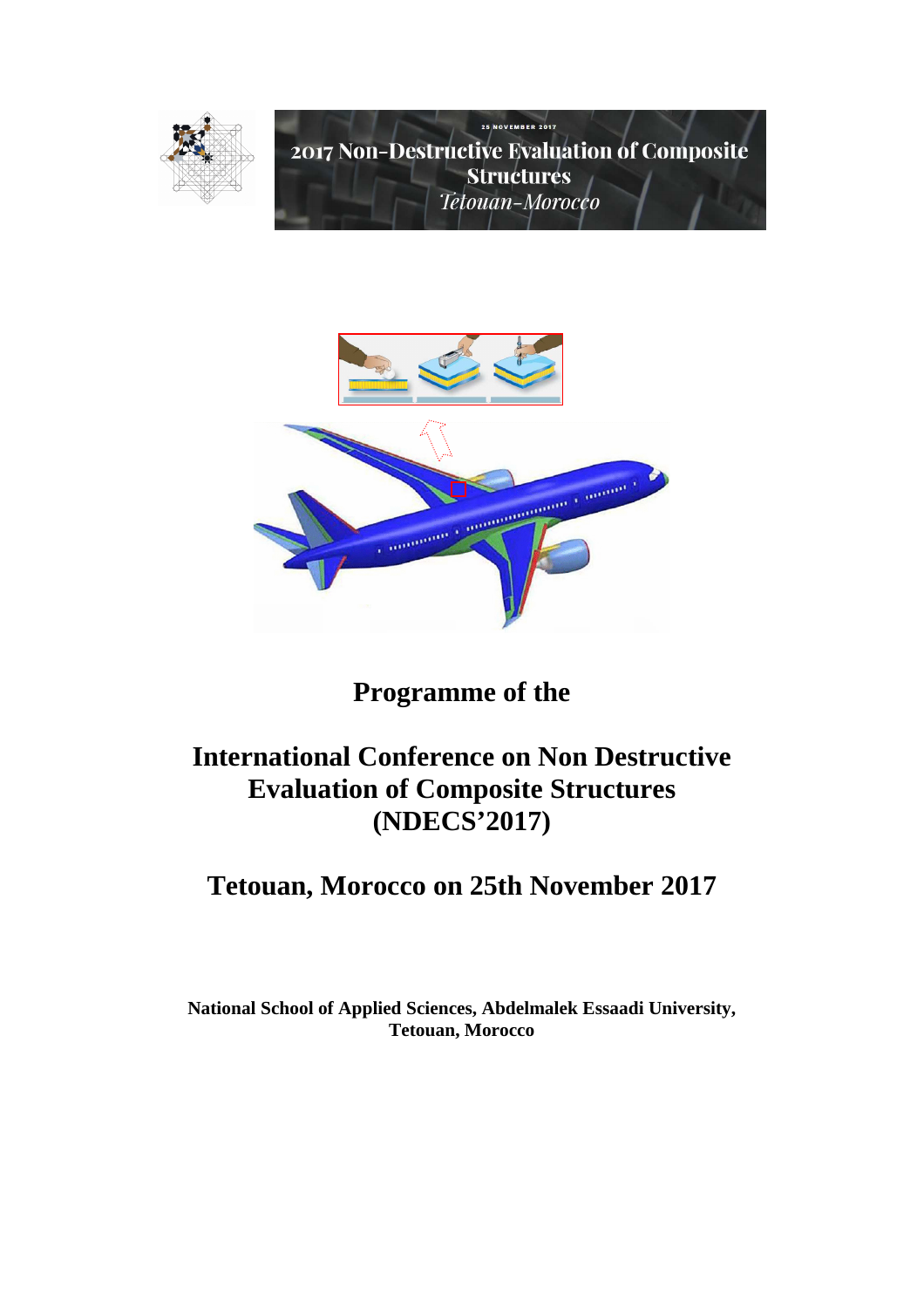# **Programme**

| 9:00         | Registration of attendees, payment of fees at the reception desk |
|--------------|------------------------------------------------------------------|
| 9:30         | Welcome speech                                                   |
| 9:40         | First keynote lecture by <b>Bakkali Abderrahmane:</b>            |
|              | Micromechanical modelling of multifunctional composite           |
|              | materials                                                        |
| 10:10        | Second keynote lecture by Mounia Ajdour:                         |
|              | Multi-scale analysis of composite materials having coupled       |
|              | behaviour                                                        |
| 10:40        | Third keynote lecture by Mouahid Abdelaziz:                      |
|              | Non-Destructive Control based on Thermography                    |
| 11:10        | Coffee break                                                     |
| 11:30        | Parallel sessions                                                |
| <b>14:30</b> | Lunch                                                            |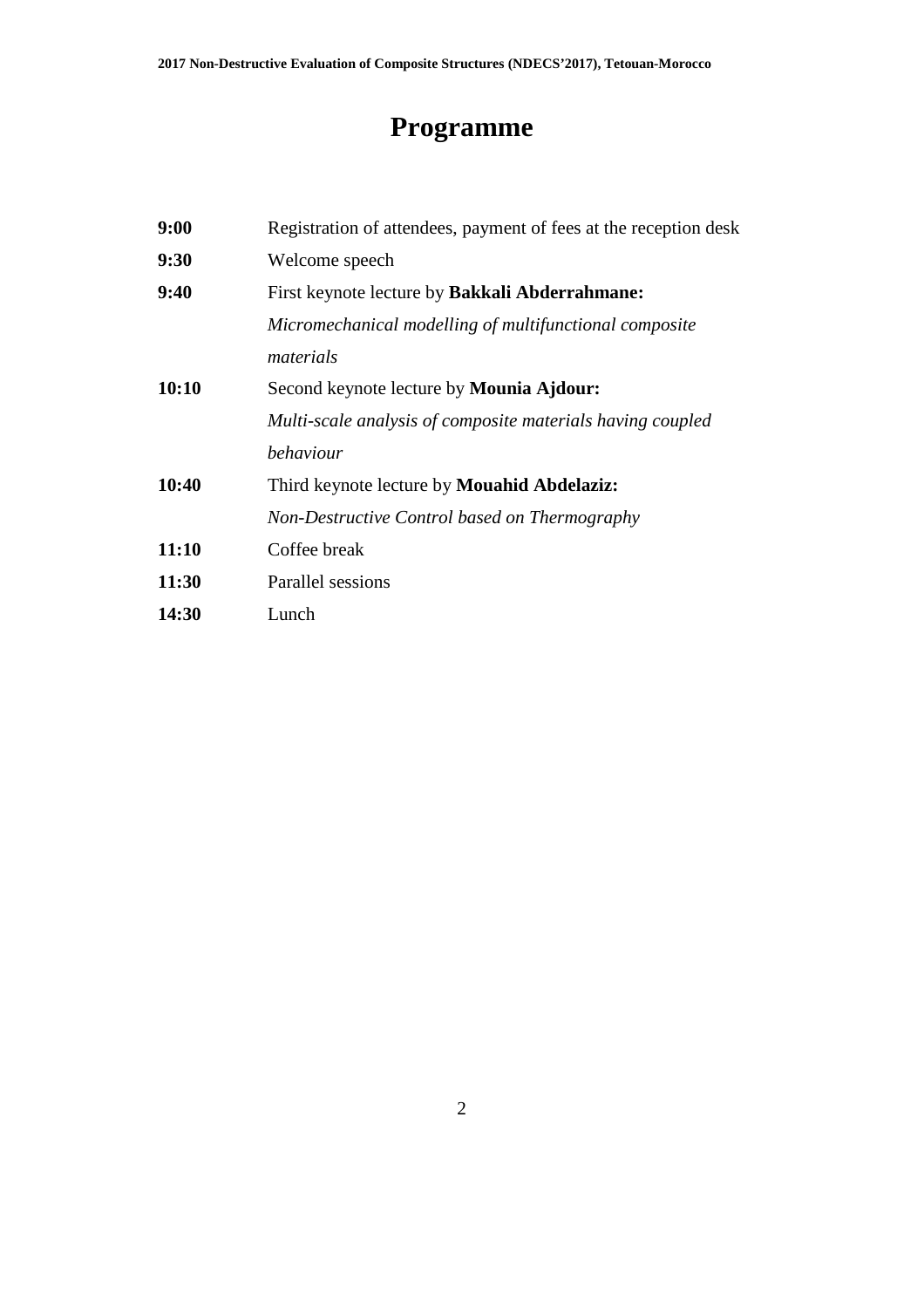## **Programme of sessions**

### **Session 1: Room 002 Chairmen: Loubna Bounab and Abderrahmane Bakkali**

- 11:30 **Sabri Attajkani**, Abdellatif Khamlichi and Bouras Siham. *The building performance of lateral load resisting systems in reinforced concrete buildings.*
- 11:50 **Nadia El Abbas**, Abdellatif Khamlichi and Mohammed Bezzazi. *Effect of local uplift and plastic soil behavior on the seismic response of a slender reinforced concrete structure*.
- 12:20 **Siham Bouras**, Abdellatif Khamlichi and Sabri Attajkani. *Jacketing of existing reinforced concrete structures with regards to targeted seismic performance state*.
- 12:40 **Farid Bakadi**, Mohamed Rouai, Abdelilah Dekayir and Elmehdi Benyassine. *Ultrasonic non destructive testing applied to earthen historical ramparts of Meknes (Morocco): preliminary results*.
- 13:00 **Bouraida El Yamouni** and Abdellatif Khamlichi. *Effect of the backfills cohesion on the dynamic pressure applied to a reinforced concrete retaining wall*.
- 13:20 **Naoufal Touil** and Abdellatif Khamlichi. *Soil liquefaction as affected by the stochastic nature of pore pressure surge*.
- 13:40 **Mohamed Tahiri**, Abdellatif Khamlichi, Mohammed Bezzazi. *Vehicle-bridge dynamic interaction as affected by discrete vehicle and bridge beam models*.

#### **Session 2: Room 003**

#### **Chairmen: Abdellah Driouach and Sabri Attajkani**

- 11:30 **Zoubaida Mechbal** and Abdellatif Khamlichi. *Inverse problem solution for detection of circular buried objects in a homogeneous and isotropic dielectric medium by using GPR*.
- 11:50 **Zoubaida Mechbal** and Abdellatif Khamlichi. *A fast Hough transform based procedure for estimating rebars characteristics in concrete structures by using GPR*.
- 12:20 **Aye Mint Mohamed Mostapha**, Gamil Alsharahi and Abdellah Driouach. *Simulation the influence of the orientation of objects on the propagation of GPR waves*.
- 12:40 **Tahar Bachiri**, Mohammed Bezzazi and Abdellatif Khamlichi. *Inspection of bridge decks including the corrosion of steel rebars using the Ground Penetrating Radar*.
- 13:00 **Anissa Zejli**, Abdellatif Khamlichi, Sabri Attajkani and Koutaiba Ameziane. *Crack detection in concrete structures by using acoustic emission technique*.
- 13:20 **Ahajjam Younes**, Otman Aghzout, José Manuel Catala-Civera, Felipe Peñaranda Foix and Abdellah Driouach. *High power and compact ultrawideband monocycle generator design with enhanced output waveform for nondestructive radar sensor measurements*.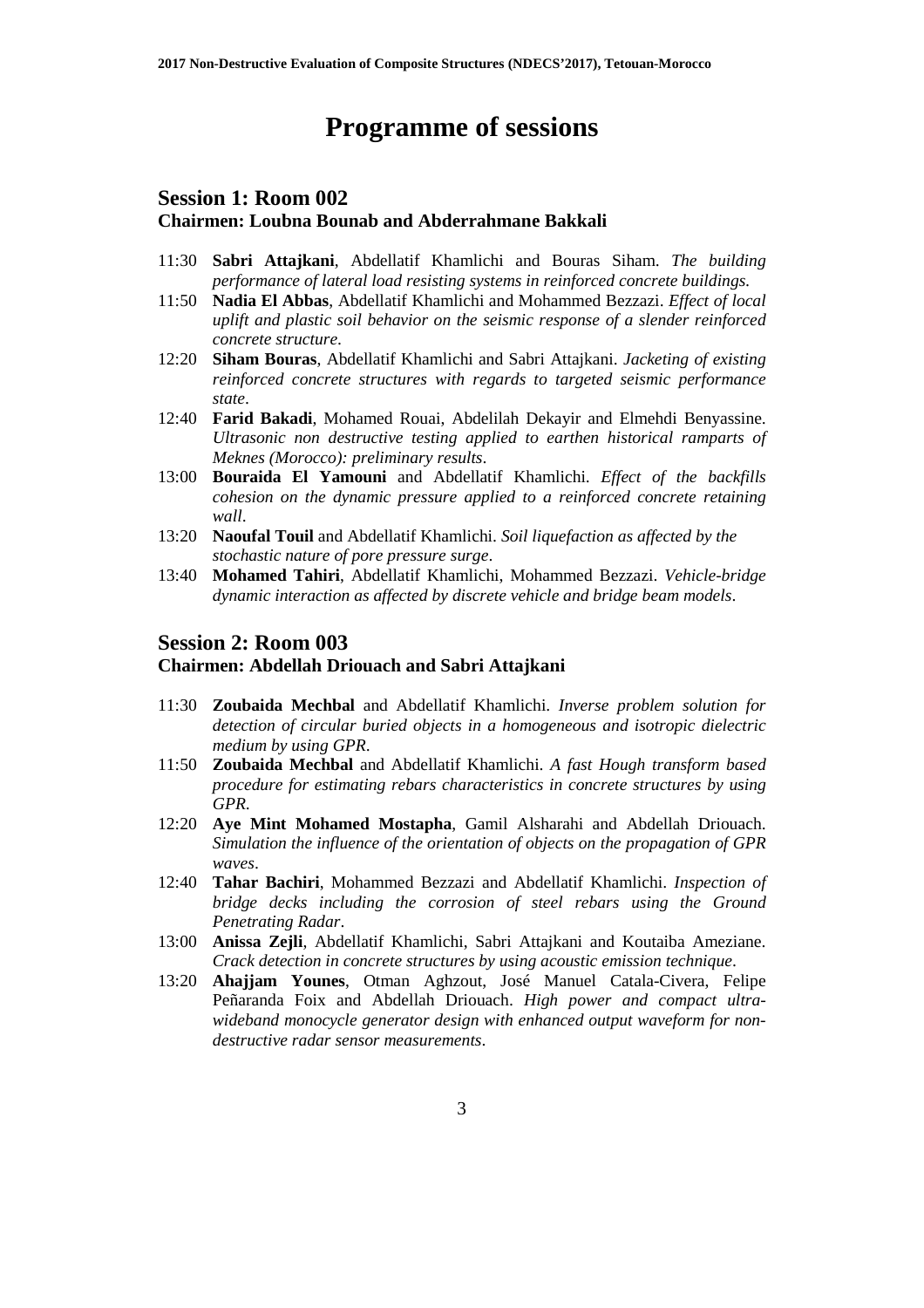#### **Session 3: Room 200**

#### **Chairmen: Fadoua El Khannoussi and Zineb Achegaf**

- 11:30 **Zineb Yamlahi Alami**. *Structural, optical and electrical characterizations of ZnO/PS heterojunction solar cell*.
- 11:50 **Mohamed El Azzouzi**, Abdelfattah Achahbar and Lahcen Khouchaf. *A new approach to Monte Carlo simulation of electron-gas-solid interactions in cementitious and polymer materials*.
- 12:20 **Somia Fellak** and Abdellatif Boukir. *X-Ray diffraction and FT-IR spectroscopy as non Invasive methods to evaluate changing of cellulose cristallinity during natural ageing of Moroccan softwood*.
- 12:40 **Somia Fellak** and Abdellatif Boukir. *Evaluation of chemical structure of lignin component containing Moroccan hardwood by Raman and FTIR spectroscopy*.
- 13:00 **El Hassan El Harouny**. *Binding energy and spatial extension of an on-plan donor impurity in a hemispherical quantum dot*.
- 13:20 **Mourad Derra** and Abdellah Amghar. *Development of an ultrasonic technique for non destructive testing in the food industry: application to enzymatic coagulation of milk*.
- 13:40 **Mourad Derra** and Abdellah Amghar. *An innovative ultrasound technique for the study of enzymatic coagulation of milk*.

### **Session 4: Room 103**

#### **Chairmen: Mohammed Bezzazi and Mounia Ajdour**

- 11:30 **Zineb Achegaf** and Abdellatif Khamlichi. *Thermomechanical fatigue in the presence of variable temperature cycles*.
- 11:50 **Rachad Oulad Ben Zarouala**. *Optimizing wind turbine composite blades with regards to a frequency criterion*.
- 12:20 **El Kabira El Mjabber**, Abdellah El-Hajjaji and Abdellatif Khamlchi. *Sliding mode control for wind turbines as reliant on composite blades flexibility*.
- 12:40 **Youssra El Qasemy**, Abdelfattah Achahbar and Abdelaltif Khamlichi. *Torque estimation in wind turbines through stochastic Modeling*.
- 13:00 **Narjisse Amahjour** and Abdellatif Khamlichi. *Simulation of aerodynamic loads acting on wind turbine composite blades by using a CFD approach*.
- 13:20 **Abdelouahid El Amri**, Mounir El Yakhloufi Haddou and Abdellatif Khamlichi. *Investigation of thermal and mechanical coupled deformation in hot metal forming based on distributed displacement loading*.